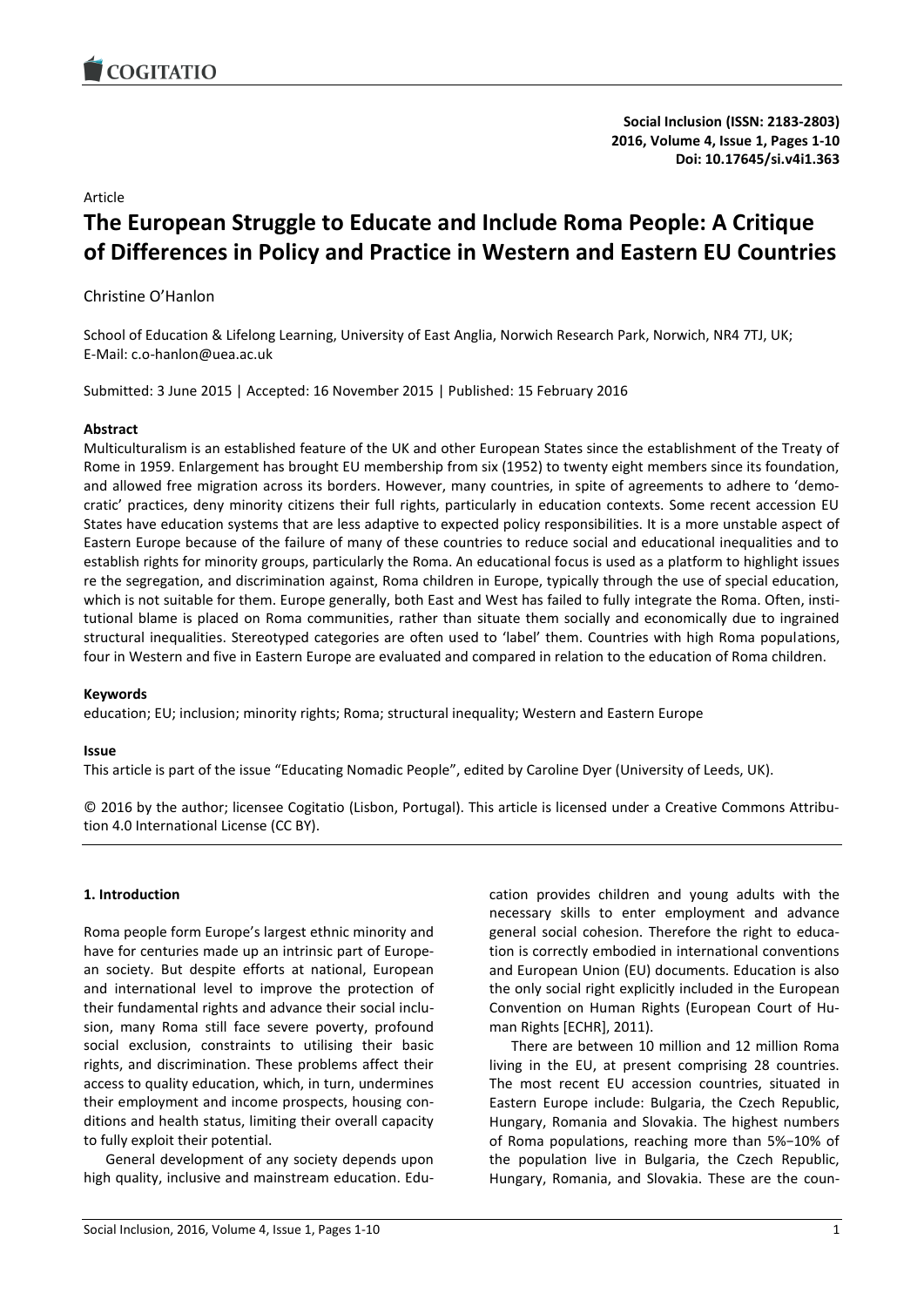tries that will be examined in this paper, together with the western EU countries of France, Italy, Portugal and Spain, because they are distinctive as western European countries with the highest number of Roma per capita population.

In recent years Romanian Roma have migrated throughout Europe, especially to Italy, Spain and France. In Spain and France they join Romani communities of several hundreds of thousands—over half a million in the case of Spain—although again not comprising anywhere near the % age total of the Eastern European countries mentioned above. Roma make up around 0.64 per cent of the general population of France and 1.60 per cent of the population of Spain, 0.5 in Italy and 0.3% in Portugal (Chan & Guild, 2008).

Roma who live in the European Union are EU citizens and have the same rights as all other citizens. A significant number of Roma live in extreme marginalisation in both rural and urban areas, and in very poor social-economic conditions. They are disproportionally affected by discrimination, violence, unemployment, poverty, bad housing and poor health standards.

The EU and Member States have a joint responsibility for Roma inclusion and use a broad range of funds in their areas of responsibility, namely the European Social Fund (ESF), European Regional Development Fund (ERDF) and the European Agricultural Fund for Rural Development (EAFRD) to support the implementation of national policies in these fields. The EU already co-finances projects for the Roma in sectors like education, employment, microfinance and equal opportunities, in particular, equality between men and women (Roma Education Fund, 2015).

When looking at general education for Roma in Europe, to all appearances it can be seen that education systems in Western Europe are advanced, highly developed and complex, but on closer examination although Eastern Europe displays some shocking and outdated practices for Roma, in the West there are still gross inequalities in Roma education. This article will examine specific Eastern European countries in comparison to selected Western European Union (EU) countries. The Eastern European countries are most deserving of examination, as they have only recently acceded to the EU. They also reflect different traditions in education, from values and attitudes, to policies and practices at local levels. Whereas Western European countries chosen have established educational traditions and practices over decades, since accession to the EU and adherence to its inclusive policy and practice in education (O'Hanlon, 2010).

There is a fundamental lack of accurate information on Roma in Eastern Europe. The official census data that does exist in these countries consistently underestimates the size of the Roma population and provides inadequate information about Roma participation in all spheres of life. This failure has far-reaching consequences: the lack of information renders policy and planning ineffective and makes it impossible to monitor changes. Inadequate data also perpetuates vast disparities in access to quality education. Inadequate information will continue to enable governments to evade responsibility for failing to create, fund, and implement effective programs for Roma inclusion. What is known for certain, however, is that only a tiny minority of Roma children ever complete school, and the education to which they have access is typically vastly inferior (Open Society Foundation, 2006).

Recently, two political initiatives (and policy frameworks) have highlighted the importance of education for Roma inclusion: the Decade of Roma Inclusion (DRI) 2005−2015, and the EU Framework for National Roma Integration Strategies up to 2020. *The Decade of Roma Inclusion* 2005−2015 is a political commitment at international level including nine governments in Eastern Europe, which aims to reduce socio-economic gaps that separate the Roma minority from other European citizens. Both policy directives emphasise the need for national governments to establish action plans and strategies for the educational inclusion of Roma children, alongside strong monitoring mechanisms up to 2020. Two essential areas for improvement are seen to be Roma educational access and ending educational segregation, with the emphasis on school completion and early school leaving. Neglect in these areas is mutually reinforcing and are contingent on each other (United Nations Development Programme [UNDP], World Bank, & European Council, 2011).

## **2. Special Schooling**

The Roma in Eastern Europe face greater challenges than any in Western Europe, although they are all faced with social and educational problems, often linked to poverty. Research evidence from Bulgaria, the Czech Republic, Romania, Hungary, and Slovakia affirms that Roma poverty rates far exceed those of the mainstream population. In effect all basic social indicators show inadequate levels in education, poor access to health care, inferior housing conditions, high unemployment and damaging discrimination. Roma frequently live in ghettos where there are poor employment opportunities and deteriorating socio-economic conditions linked to infrastructures and schools. In the Balkan countries Roma form the majority of refugees or internally displaced persons (IDPs), which puts them at risk regarding income, schooling and health (Bruggemann, 2012).

Yet, Roma communities in Western Europe often face similar levels of discrimination as their counterparts in Eastern Europe, according to recent reports by the EU and UN. Research indicates that the situation of the Roma is on average worse than their non-Roma neighbors when it comes to jobs, education, housing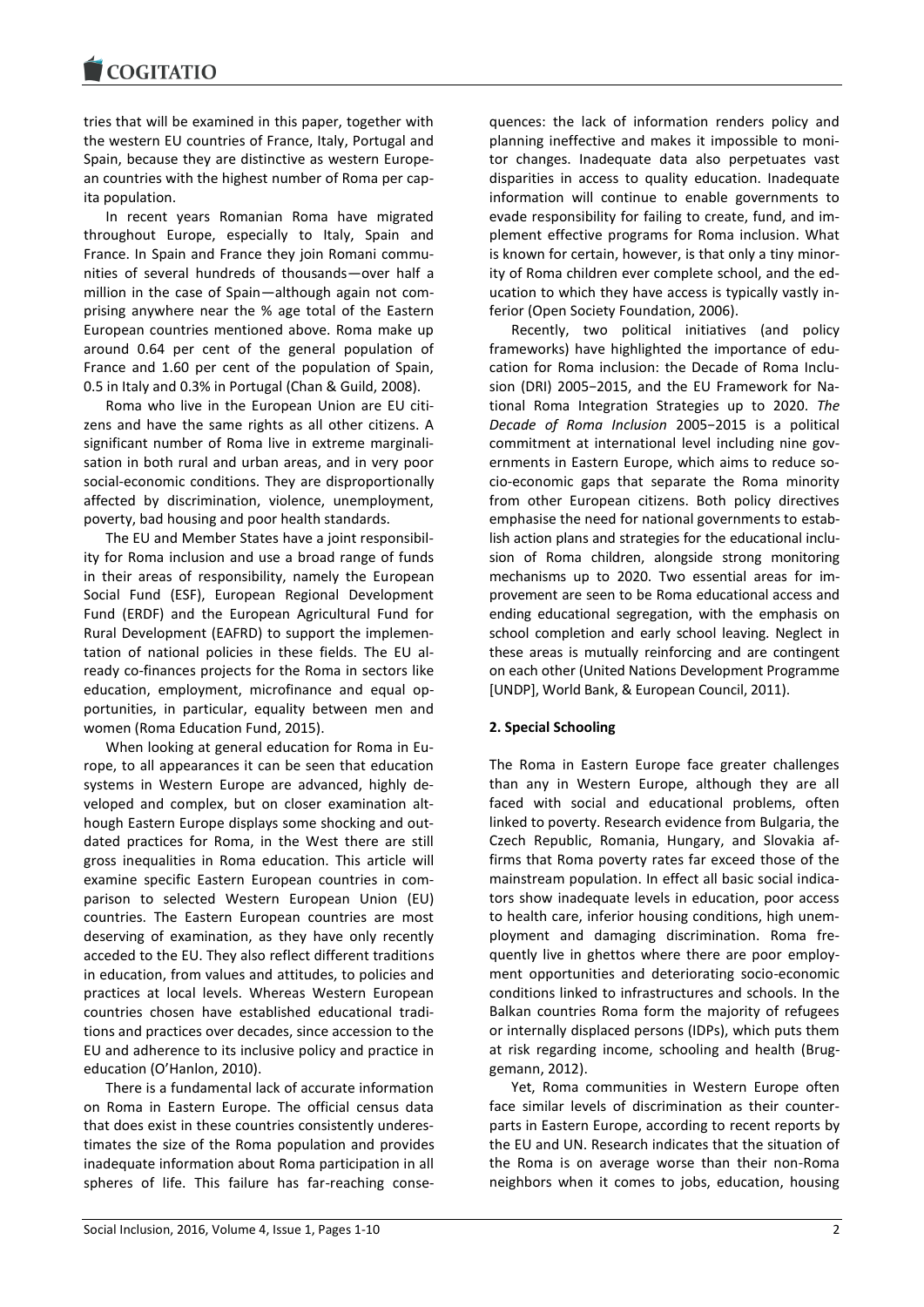**COGITATIO** 

and health (European Union Agency for Fundamental Rights [FRA], 2014).

Many EU Member States, Roma children constitute a majority who are placed in special education schools and programmes, outside the mainstream educational system, although they have no apparent learning challenges or disabilities. One out of 10 Roma children have attended a special school or class that was mainly for Roma, even if only for a short period. Segregation in mainstream education is prevalent in the Czech Republic, Hungary, Slovakia and Romania, where 33% to 58% of Roma children in school attended a class where all, or many, children were Roma. Whereas, ethnically segregated school environments are uncommon in Italy, Portugal and Spain.

Of 23 countries in Eastern Europe included in a 2005 study by UNICEF, Slovakia had the highest enrolment rate of Roma children in basic special education programs in 2001, with enrolment rates in special education increasing between 1989 and 2001, to approximately 60% (United Nations, 2006).

In Slovakia, Hungary, Bulgaria, Romania, the number of Roma attending segregated schools is much higher than the mainstream population. In Slovakia and Bulgaria, this number exceeds 30%. The association between Roma communities and segregated school attendance is strongest in Slovakia where 34% Roma attend with predominantly Roma students, compared to 5% for non-Roma.

The common practice of placing Roma children in 'special' schools or classes results in Roma overrepresentation in schooling that is ostensibly for children with intellectual disabilities or other special needs. This special schooling constitutes, per se, segregated education, irrespective of the ethnic composition of the students, because activities in these amenities are separate and different from those associated with mainstream education. They also offer reduced curricula and rarely enable their students to enter the general school system, higher education or subsequent employment.

A survey in 2011 shows that Roma children aged 7−15 years who attend special schools and classes exceeded 5% in Hungary, and 10% in the Czech Republic and Slovakia. Although, since then, there has been a decline from 25% to 17% in the Czech Republic (UNDP, 2015).

An extremely acute form of segregation occurs when Roma children make up the majority of the students in special schools. Many special schools in the Czech Republic, Slovakia, and Hungary, are ethnically segregated. In all countries the share of Roma attending ethnically segregated special schools is higher than the share of Roma attending ethnically segregated mainstream schools. In the Czech Republic and Slovakia, over 60% of all Roma who attend special schools are submitted to dual educational segregation because they attend special schools with a predominantly Roma majority.

The fall of communism and the recent shift to capitalist economies has not brought wealth or improved social conditions for the majority of Roma in Eastern Europe. It has been reported that, millions of Gypsies of Eastern Europe have emerged as great losers from the overthrow of Communism and the end of the rigid controls that it imposed on daily life.

Roma poverty has worsened dramatically in the transition from Communism. As a recent World Bank report notes: 'while Roma have historically been among the poorest people in Europe, the extent of the collapse of their living conditions in the former socialist countries is unprecedented (Ringold, Orenstein, & Wilkens, 2003). It is reported by a witness that: in Communist days Roma had jobs and apartments and didn't have to pay for schoolbooks. They lived in better social conditions (Kamm, 1993).

However, what is the situation now in Eastern Europe and how do Roma children fare in education the 21st century?

A review of five countries in Eastern Europe, which follows, demonstrates current issues in Roma education, with reference to post-communism, and tensions related to EU accession.

# **3. Bulgaria**

Roma are the second largest minority in Bulgaria representing 4.7% (possibly unofficially 10%) of the total population, which is the highest percentage of Roma in Europe. Historically Roma have occupied the lowest social strata in Bulgaria. Their level of education is low, but at present 10% of Roma are completely illiterate. After 1989 the agricultural and industrial production fell dramatically which led to the labour force being cut severely. Liberalisation has established high prices, high inflation, cuts in all social services, frozen salaries and high levels of unemployment leading to increased Roma poverty. Generally income and expenditure in Bulgaria is much below the EU poverty line (Bulgaria, 2015).

Although sociologists and economists explain depressed and lasting unemployment among the Roma as related to low education and qualifications, the Roma themselves believe it to be discrimination in education and the labour market. This assertion is confirmed when employment rates for Roma are compared to those with equal levels of experience and skill who are in work.

Since 1989 most of the benefits for Roma education were abolished, like free food, clothes and textbooks, which were available during the socialist era. Roma communities saw this change as discrimination against them. They refused to send their children to school, and this attitude of mistrust has continued to the present day. The mainstream population have not yet developed unbiased teaching materials, as there are still stereotyped accounts of Roma in history and literature textbooks.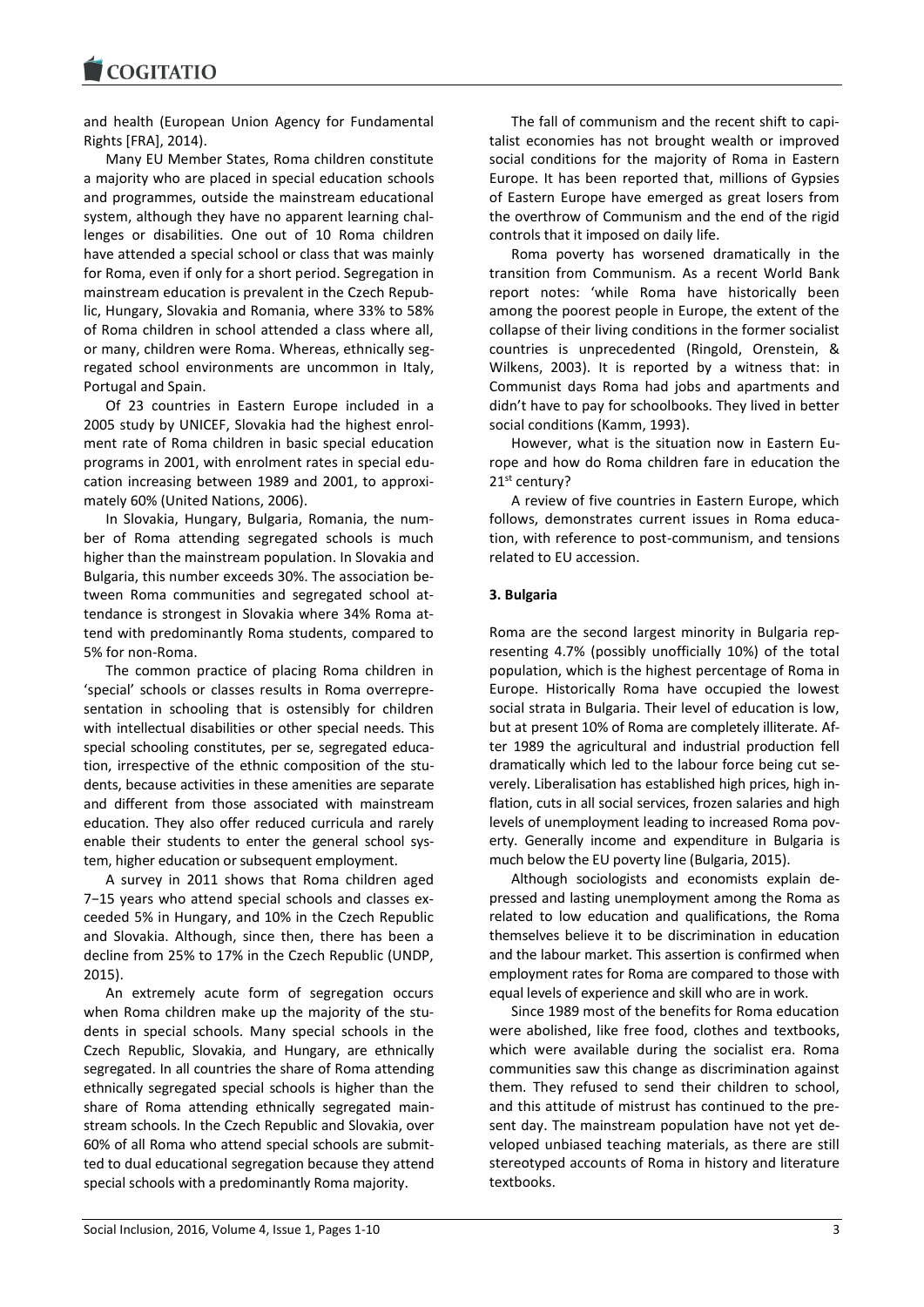Roma children are often segregated from other children and face disadvantages in every aspect of their education from schooling to subsequent employment (European Union Monitoring and Advocacy Program [EUMAP], 2015). In the first two years of the DRI the country has scarcely begun the enormous task of Roma inclusion. Still many programmes and policies remain unfulfilled.

Only 15% of Roma Bulgarian children never enroll in schools and for those who do the dropout rate is 4 to 6 times higher than the national average. Roma children are put into segregated schools, or are in classes where the quality of education is inevitably lower, with an inadequate curriculum, poor resources and low teacher expectations.

It is disappointing that in spite of National Action Plans drawn up in the framework of the Decade of Roma Inclusion, when the problems of educational segregation are identified, no comprehensive approach has been established (Surdu, 2011). One example is the recommendation that more Roma children attend preschool ensuring their equal chances to education, as only 16% of Roma children attend pre-school in Bulgaria. However, the Bulgarian State is trying to address the improvement of Roma education by providing free textbooks for primary schools, some transportation and free meals. Since 2004 one obligatory year in preschool has been introduced as well as the employment of Roma teacher assistants, more extra-curricula classes in language and slow de-segregation of Roma children in schools (Bulgaria, 2015).

## **4. Czech Republic**

Roma in the Czech Republic are a minority and according to the last census from 2011, the Roma nationality was reportedly claimed by the total of 13K inhabitants. However, at the same census, over 40K inhabitants reported [Romani language](http://en.wikipedia.org/wiki/Romani_language) as their first language and, according to estimates by the [European Roma Rights](http://en.wikipedia.org/wiki/European_Roma_Rights_Centre)  [Centre,](http://en.wikipedia.org/wiki/European_Roma_Rights_Centre) the size of the population is between 250K and 300K (Radio CZ, 2015). Children in the Czech Republic are caught up in a cycle of poverty because of the failure of the education system to advance their opportunities. The majority of Roma are educated in 'practical' schools, where the curriculum is low-level and limited, and leaves them unqualified for all but the most basic jobs. In 2007 the European Court of Human Rights demanded that the Czech government end school segregation for Roma. However, the subsequent changes in practice are slow. Yet, steps have been taken to halt the exclusion of Roma children. There may be infringement proceedings against the government as a precursor to legal action at the European Court of Justice. The European Commission of Human Rights indicates that 30% of Roma children are still placed in special/practical schools compared to 25% of the

mainstream population (Open Society Justice Initiative, 2012).

#### **5. Hungary**

Hungarian Roma are [Hungarian](http://en.wikipedia.org/wiki/Hungary) citizens of [Roma de](http://en.wikipedia.org/wiki/Romani_people)[scent.](http://en.wikipedia.org/wiki/Romani_people) According to the 2011 census, they compose 3.16% of the total population, which alone makes them the largest minority in the country, although various estimations have put the number of Romani people as high as 5–10% of the total population. For nearly 600 years, Hungary has struggled with the full inclusion of its Roma minority. Continued efforts at resolving issues stemming from failed attempts have only recently led to a serious consideration of education as a means of achieving this goal. Many non-governmental organizations, government agencies and grassroots movements have initiated projects aimed at increasing educational access for Hungary's Roma.

Hungary's lack of attention and lack of governmental support for the educational needs of impoverished Roma communities highlights a systemic failure to consider how significant an impact poverty can have on equal access to education. To make matters worse, the declining socio-economic status of many Roma communities has left them politically vulnerable and unable to advocate for the educational needs that would grant them equal access. Exacerbating the situation is the fact that the economic situation in Hungary has been worsening since the 1990s. Between 1990 and 2000 the number of Roma deemed to be poor has doubled (CEI Latvia, 2015).

Despite receiving government stipends for meals and other cost of living expenses, impoverished Roma families still struggle for access to educational facilities as early as pre-school. Inaccessibly distant schools are a financial burden for families living in Roma settlements due to the high costs associated with transportation, while those with access to nearby schools are usually excluded because of overcrowding. Also, transportation expenses and other access barriers disproportionately affect the number of impoverished Roma children able to attend pre-school at an early age. In most cases, children unable to attend pre-school by the age of five are automatically referred to special evaluation boards to test their school readiness and detect the presence of learning difficulties. Unfortunately, parents allow decisions about special schooling in segregated schooling to occur, because they are attracted by alleged benefits and are ignorant of protocol and professional procedures. This inevitably leads to a career in segregated education for their children.

Unfortunately, not all forms of segregation in the Hungarian educational system are as overt as its special schools and classes. It is also common for Roma children to be designated as private, or study-at-home students, should teachers and administrators deem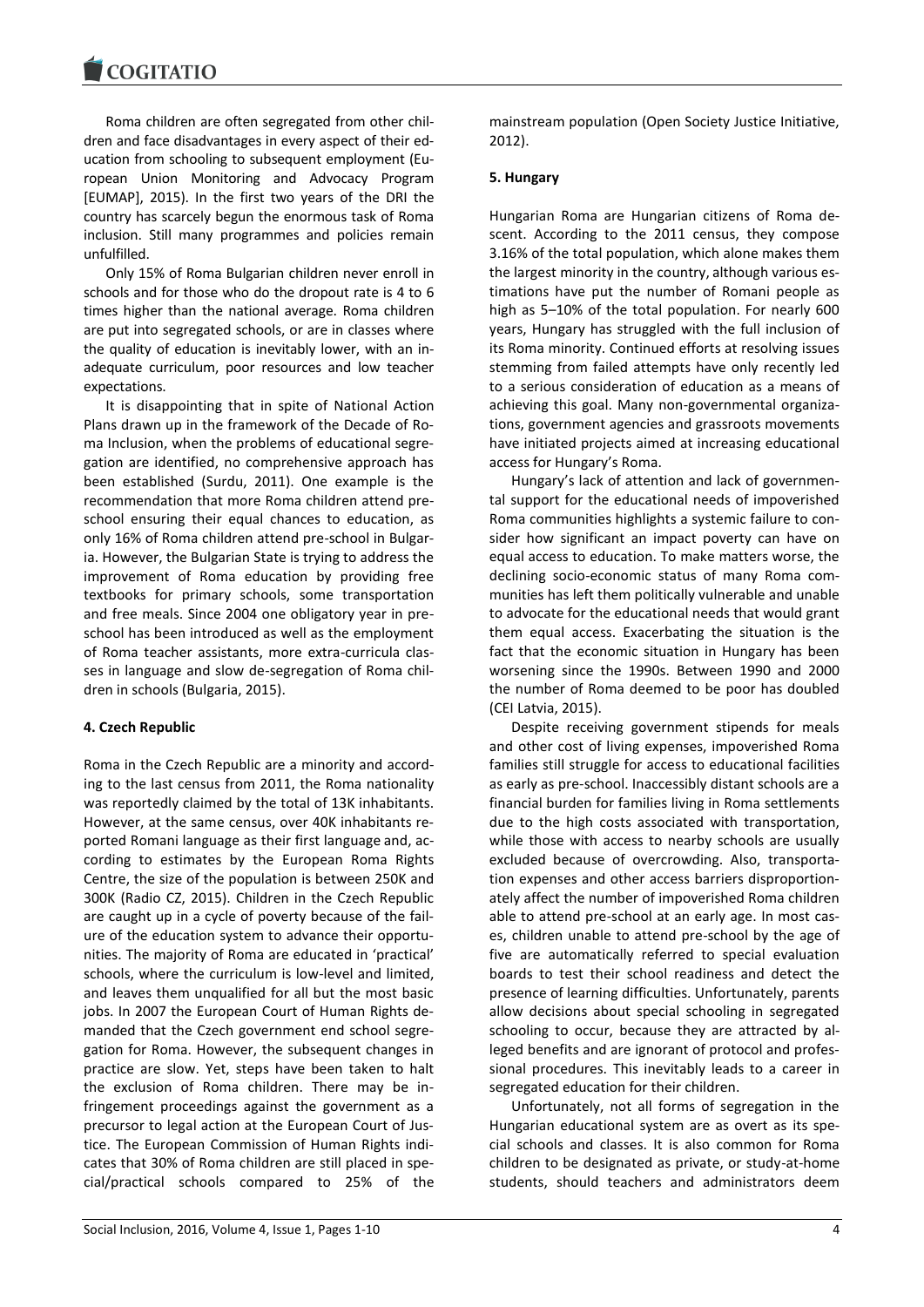their behaviour to be disruptive to other pupils. Consequently, a disproportionate number of Roma students do not obtain their education diplomas due to the prohibitions brought about by studying at home. Although some of these students may be classified as study-athome for reasons arising from a genuine concern for unaddressed behavioural issues, others may be victims of a discriminatory and corrupt financing system that facilitates educational segregation (Lopez, 2009).

In 2003 several amendments were added to the Act on Public Education that would allow financial incentives to be given to schools for the desegregation of their classes. However, it appears that closing down segregated schools brings about political liabilities that are costly. It is financially advantageous for schools to perpetuate the system of segregation. In spite of legal action against schools in towns and villages, the practice of special schooling for Roma children continues.

## **6. Romania**

The Roma constitute one of Romania's largest minorities. According to the [2011 census,](http://en.wikipedia.org/wiki/Demographic_history_of_Romania) they number over 621K or 3.3% of the total population, being the secondlargest ethnic minority in Romania after [Hungarians](http://en.wikipedia.org/wiki/Hungarian_minority_in_Romania) (Romanian census, 2011). The Romani are Romania's most socially and economically disadvantaged minority, with high illiteracy levels. The unofficial number of Romani people in Romania is said to be as high as 850K.

Documenting Romania's Roma population remains difficult as many Roma do not declare their ethnicity in the census and do not have an identity card or birth certificate (Popescu, 2006). Yet in Romania social inclusion for Roma is a genuine progressive aim. It is defined in the official documentation of Europe and Romania as the provision of 'necessary opportunities and resources to fully participate in the economic, social and cultural life and to enjoy a standard of living and welfare considered to be normal in the society in which they live' (UNDP, 2015).

The National Agency for Roma created in 2004 has made an action plan to prioritise specific educational targets which include: extended school attendance for Roma children, developing capacity and motivation of Roma families reeducation, and increasing Roma employment opportunities. The evaluation of progress with these objectives is mixed. There has been some success at increasing Roma numbers at higher education but not all the free places reserved by the government especially for the Roma, have been taken up (European Roma Rights Centre [ERRC], 2004).

Since 2001, the Roma minority was the subject of several public policies developed by the European Commission and by specialised Romanian institutions at national level, in order to reduce its high risk of poverty and exclusion. However, according to a recent national survey of Roma, the Roma minority in Romania

still remains the group with the highest probability of suffering discrimination (Nicolae, 2010).The last two decades have implemented government regulations to stimulate the social integration and to improve the situation of Roma re-education. The evaluation and research carried out shows the framework is beginning to be effective (UNDP, 2011).

The Strategy of the Government of Romania for the Inclusion of Roma who are Citizens of Romania for the Period 2012−2020 is the newest document related to Roma inclusion. The document is quoting the European Commission statement that 'Roma inclusion is a dual process which involves a change in the mentality of the majority and also in the mentality of the members of Roma community, a challenge that requires firm actions, developed in an active dialogue with Roma minority, both at national and EU level' (Friedman & Surdu, 2009).

Some important gaps related to Roma minority education still persist, because they are contingent on social and economic factors internally and externally. Some of the Roma traditional values and family attitudes are slowing down the process of school inclusion and prohibiting the access to education for Roma children, examples are early marriage, child labour and uneducated parents.

Since 2001, the Roma minority was the subject of several public policies developed by the European Commission and by specialised Romanian institutions at national level, in order to reduce its high risk of poverty and exclusion. However, according to a national survey on the Roma condition, they still remain the group with the highest probability of suffering discrimination (Nicolae, 2010).

# **7. Slovakia**

According to the last census from 2011, there were over 105K Roma in [Slovakia,](http://en.wikipedia.org/wiki/Slovakia) or 2.0% of the population. The Romani are the second-largest ethnic minority in Slovakia after [Hungarians,](http://en.wikipedia.org/wiki/Hungarians_in_Slovakia) and they live mostly in the eastern parts of the country. When comparing 23 countries in Central and Eastern Europe, Slovakia had the highest enrolment rate in special education in 2001 increasing year by year (UNICEF, 2006). Approximately 60% of children in special education in Slovakia in 2008−2009 are Roma, almost 15K. The disadvantages of special schooling are complex and include limited transfer to mainstream school; limited options for further education and educational results are greatly reduced. This leads to inadequate employment opportunities. Parents' acceptance of a special school placement is perplexing, as many are attracted to special schooling and unaware of the options available to them. The insidious use of psychological testing for Roma children immediately disadvantages them because of linguistic and cultural factors. Also, special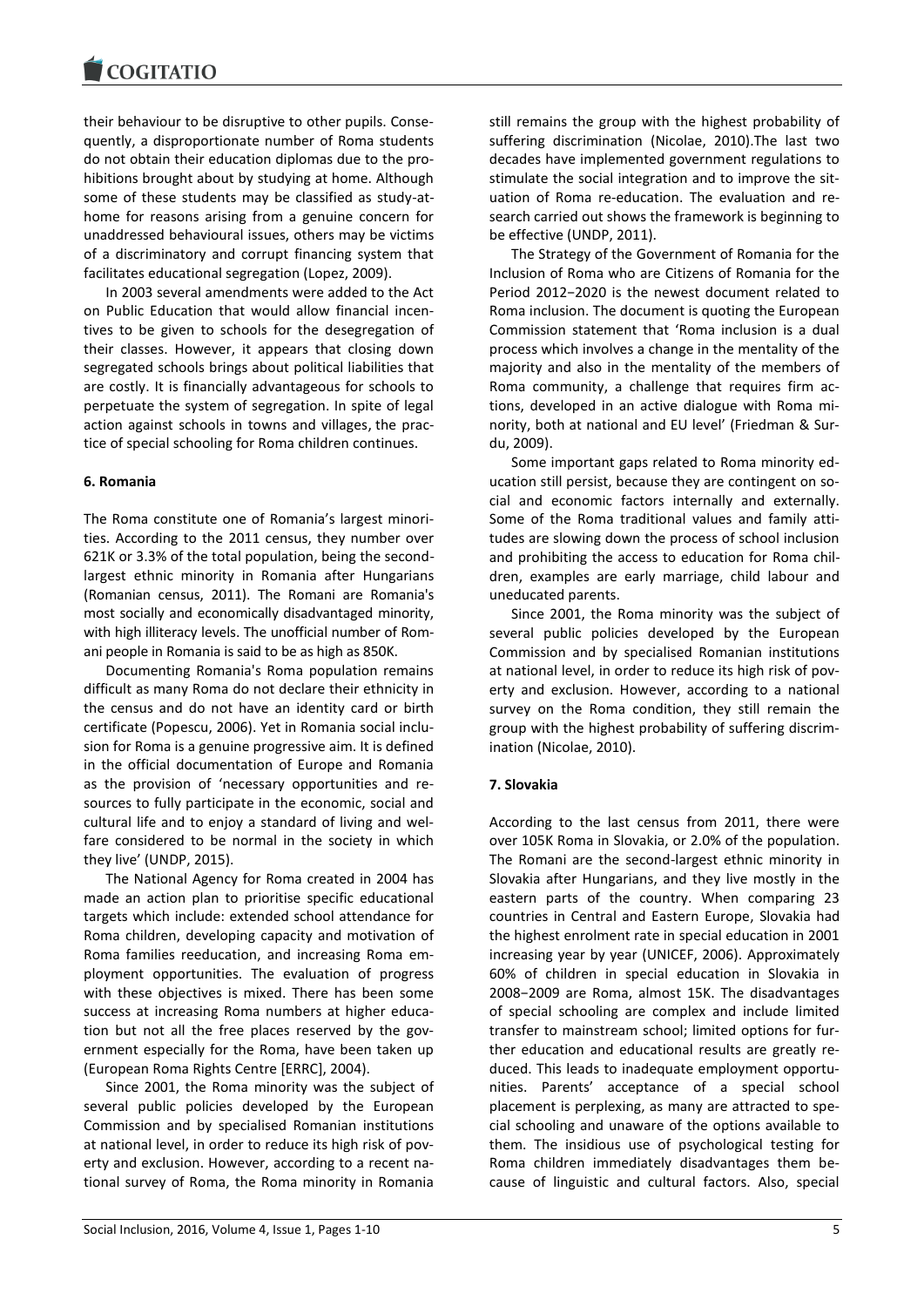schools for children with mild learning difficulties do not allow an enhanced support that would provide access to mainstream schools. This ultimately leads to a high number being unemployed or employed in low or un-skilled occupations.

Approximately 44% of Roma live in poverty, of which 15% live in extreme poverty. Implications of this low level of income emphasises the fact that Roma children are at risk of malnutrition in Eastern Europe, confirmed by findings that Roma children are underweight in comparison to the National average in Slovakia, three times as many children are underweight (United Nations, 2006).

Special schooling, which includes a majority of children from one ethnic minority, can be labeled as racial discrimination, because of the cumulative effects of poverty and lack of open access to mainstream schooling, healthcare and employment. Also, Roma settlements in isolated areas reduce their transport choices and they are unable to afford transport facilities and health insurance. Many Roma in these communities only speak Romani, which limits their communication with school and healthcare professionals (United Nations, 2006). How different is the situation for Roma children in Western Europe?

## **8. France**

To begin with, no large scale quantitative research has been conducted in France, Italy, Spain or Portugal in recent years however, a survey conducted by FRA (2015) states that: France has possibly the harshest policy in Europe towards Roma immigrants. Most live in camps that are regularly demolished by police—and then rebuilt. Every year thousands are deported, but the overall number in the country remains the same (Astier, 2014).

11K Roma people were evicted across France last year—more than double the 2012 figure. Many of the evicted Roma end up being deported, more than any other immigrant group (ERRC 2016). Being a citizen of a European Union country offers little protection as EU law allows a member country to expel people who are deemed a burden on its social system. It is then speculative to imagine how Roma children are educated in such a climate of alienation and mistrust.

Local authorities systematically keep Roma children out of schools to avoid protests about demolition of camps or repatriation to their countries of origin. (Chazan, 2014).

More than half of Roma children living in France are not in school and local authorities are deliberately blocking their enrolment, and the ERRC has accused the authorities of failing to fulfill their legal obligations to provide schooling for Roma children (ERRC, 2016).

Further divisions have appeared between Roma who are citizens of a EU Member State and those who are not, such as Roma asylum seekers and migrants from outside of the EU. Those born in a certain Member State may now move freely to other Member States. This, in turn, has highlighted both the uniqueness and complexity of their status. Being a mobile minority, they are more likely to move between States, and they require recognition in their education systems. This is clearly problematic in countries such as France where, instead of recognising Roma as an ethnic minority with distinct minority rights, administrative categories, such as 'Travelling population' are created, which may ultimately fail to adequately address the social attributes of all Roma—sedentary and travelling alike (Farkas, 2007).

# **9. Italy**

Until the 1990s, Roma living in Italy had been considered to be a recurring problem, a marginal group with no similarity to any other community because of their failure to assimilate and their endemic poverty. In terms of education, there have been attempts to increase Roma school attendance since the 1960s, but they have been largely unsuccessful. Even recently, less than half of Roma Gypsy children finish mandatory school in Italy (O'Nions, 2010). Data from the 1960s to 1990s show a slight increase in the last 5−6 years, particularly, in elementary school attendance. The latest city survey of Roma families living in Bologna-area camps, mostly arrived in the 90s, show high levels of attendance for elementary school, both among first and second generation Roma children. Yet, junior-high school and high school attendance is still low, around 25%, and not increasing. As of today, nearly 15 years after the first large wave of migration from the Balkans, the second generation is starting to enter vocational training and higher education, not without difficulties (Fantone, 2009).

# **10. Spain**

Roma children achieve the lowest rates of schooling and academic success in Spain and therefore there's a huge gap between the qualification and education of Spanish Roma and the majority population. There's also a huge level of absenteeism in Primary education and early school dropout, which are related to the socioeconomic and sociocultural situation of families. About 70% of Roma adults are illiterate, and are mainly women, which leads to social distance and inequality for generations of Spanish citizens who have been historically excluded and marginalised (DRI, 2015).

Roma schooling in Spain receives commendation for enrolling Roma children into primary school but performs terribly when it comes to higher education. Only 5% of Roma students complete upper-secondary education—a statistic that is even more shocking when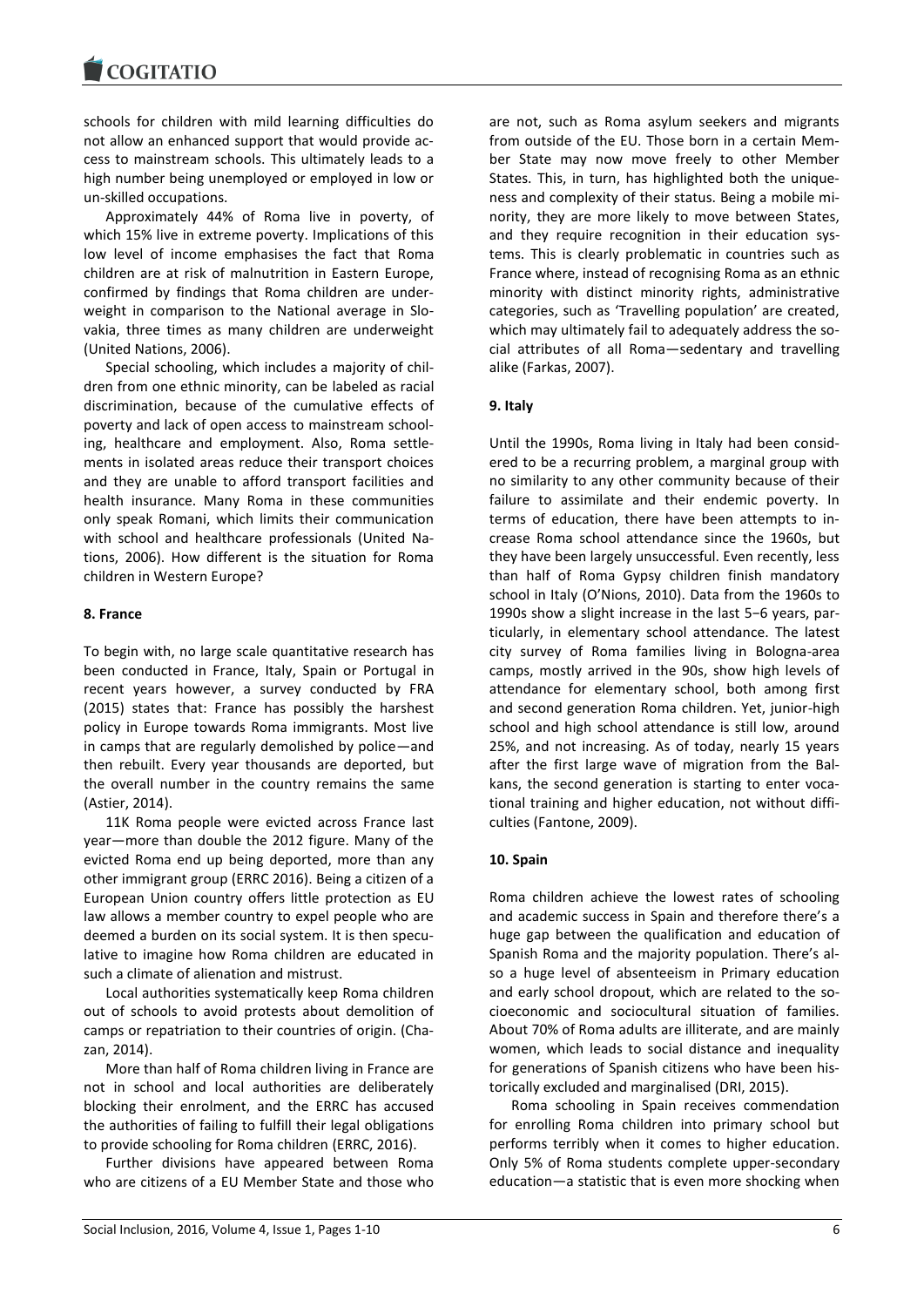you consider that Spain's intake [is significantly behind](http://fra.europa.eu/sites/default/files/fra_uploads/2110-FRA-media-memo-Roma-survey-230512_EN.pdf)  [less-developed European countries](http://fra.europa.eu/sites/default/files/fra_uploads/2110-FRA-media-memo-Roma-survey-230512_EN.pdf) like the Czech Republic (30%), Hungary (22%), Romania (10%), or Bulgaria (9%). Roma students aren't in the classrooms, and their history isn't in textbooks: 500 years of Roma contributions to Spain fails to merit a single mention in school history books.

In contrast with Roma in Eastern Europe, Spanish Roma are not an officially recognized ethnic minority in the country, and Roma civil society is for the most part severely impoverished. After decades of state-funded service provisions through nongovernmental organizations, Roma are not flourishing in the mainstream society (Ovalle & Mirga, 2014).

# **11. Portugal**

Generally, Roma people are subjected to the same discrimination and prejudice as other European countries. The Roma are the major victim group in racist incidents, followed by black people from the Portuguesespeaking countries of Africa. It seems that the arrival of Roma/Gypsy groups in certain neighbourhoods has given rise to protests and even to demands that they leave. These protests reflect the tensions caused when different lifestyles co-exist side by side. The established, sedentary population often sees the arrival of travelling people in their neighbourhood as a threat. These fears are not necessarily or exclusively based on the difference in ethnic origin, but are also fuelled by prejudice creating a negative image of Roma/Gypsies (Fonseca, Caldeira, & Esteves, 2002).

It has also been noted that Roma/Gypsy children have a high failure and dropout rate in Portugal. ECRI notes that the government is aware of this problem and has taken steps to encourage school attendance by Roma children, by ensuring, for example, that Roma/Gypsy culture is reflected in school curricula and textbooks. The main cause is attributed to the unsuitable curricula and textbooks that are not culturally relevant for Roma children. ECRI urges the government to continue its efforts and to step up action in this area (ECRI, 2013).

School segregation is also a widespread practice in Portugal, which has been noted since at least the late 1990s, with instances identified in different regions of the country, although most often in rural areas (in larger cities, social segregation tends to ensure school segregation). When documented, evidence has referred to classes in schools made up of Roma/Gypsy pupils only or, less commonly, schools attended only by these pupils.

In conclusion, the five Eastern European countries examined in this review demonstrate the long-lasting legacy of Communism in the majority, and the influence it still wields over the consciousness and practices of its populations.

Roma migration is a significant factor in the understanding of the situation in the Western European countries mentioned. Italy and Spain, traditionally known as countries of emigration became, by the end of the seventies, countries of immigration. During recent decades, since the fall of communism these countries have received increasing immigrant numbers, mostly from Eastern Europe. Romanians constitute the largest immigrant community in Italy, with approximately one million people. Romanians make up one third of total immigrants in Italy. In Spain, Romanians are also the most numerous immigrant populations amounting to almost 1million. Bulgarians also emigrate towards these two Southern European countries, but prefer Spain to Italy. A number of these countries have suffered the consequences of recent upheaval and war e.g., Serbia and Croatia, and many Roma have been targeted in these conflicts. Since as early as the  $12<sup>th</sup>$ century tales of their persecution have flourished. Their reluctance to change and adapt to new and often threatening ways of life is seen to constrain their progress, at least according the prevailing hegemony in Europe. The economic pressure of neoliberalism and the development of a capitalist culture in Europe is one the Roma has not yet fully embraced because finding employment in this environment requires educational (professional or vocational) qualifications, or certification, by accepted sovereign State institutions. Often this leads to reluctance on the part of the Roma to become fully immersed in contemporary societal mores (O'Hanlon, 2014).

One thing that clearly emerges from this analysis is the fact that countries like France, Italy and Spain have one feature in common with Roma communities in Hungary, Romania and Slovakia, which is, that they are worse off than the mainstream citizens in each country. It would be expected that such migration to better off Western European countries would bring significant improvements to the Roma communities, yet, there are few differences in their lives (UNDP, 2014). Some clear regional patterns emerge from the results. Romania registered the highest scores for poverty-related reasons (costs of education), which also emerged among the top three categories in Bulgaria, Hungary and Slovakia. In western European countries, however, financial reasons are not as significant.

Another aspect that emerges is, that the Eastern European countries share many common issues and concerns in relation to the education of their Roma communities. Roma children are unnecessarily placed in segregated schools or classes where the quality of education received is invariably lower. There are also throughout:

- lower standards operating in the curricula of these schools and classes
- inappropriate assessment methods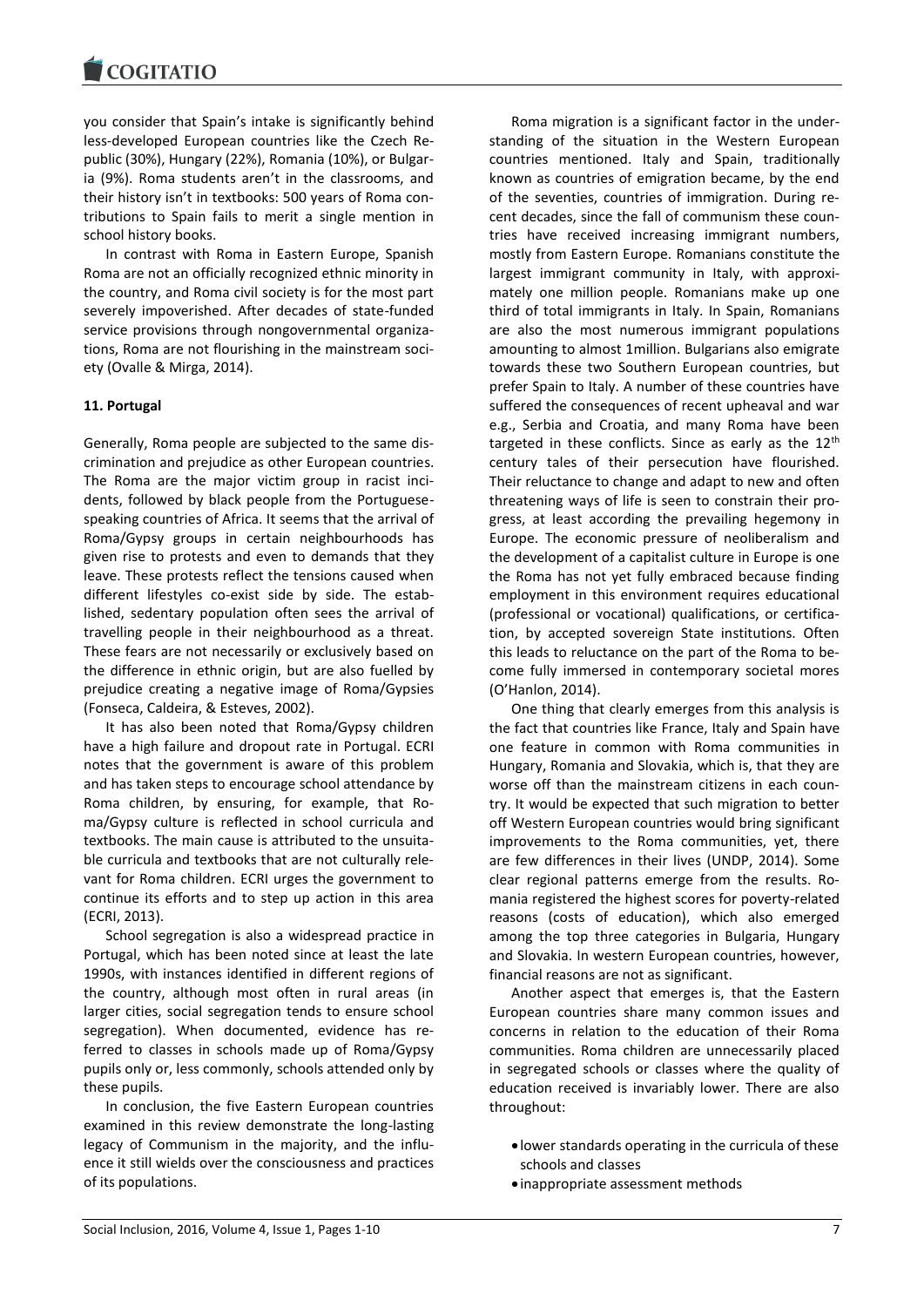- inadequate resources in Roma schools
- teachers with low qualifications and therefore expectations are also low
- classroom materials reflecting prejudice
- text books and other sources which are not culturally or linguistically friendly for Roma children.
- few efforts are made to train Roma oriented teachers and assistants to support their language and culture
- statistics on Roma children, school attendance and their progress are rarely comprehensive or reliable
- school dropout rates are the highest of any ethnic minorities in any country
- social segregation is both caused and exacerbated by Roma communities settling in rural areas, leading to 'Roma schools' and segregated schooling
- there are not enough free pre-school places

In every way schools for Roma children are inferior to mainstream schools and many societies, both East and West, still oppose inclusive education for Roma children. Teacher professional development has not yet succeeded in eradicating older traditional ways of teaching, which are outdated, and a constraint to Roma children who need more culturally appropriate materials and eclectic teaching methods to learn.

The differences between Roma and non-Roma are statistically significant in all EU member States and show that Roma who are unable to read and write are declining for each successive age group in most EU Member States. This trend is particularly impressive in Portugal where the share of illiterate Roma has dropped from 60% among those aged 45 and older, to 10% for those aged 16 to 24, and in Spain, where the rates decreased from 35% to 1%.

The decline in illiteracy in the Czech Republic, Hungary, and Slovakia is associated with the expansion of education during communism after the Second World War. In these Eastern European countries, primary education became compulsory during the early years of state socialist regimes in the late 1940s and the early 1950s, during which time education was expanded. However, in Romania and Bulgaria it was less pronounced (FRA, 2015).

Exclusion from education takes different forms: from denial of school access to placement in 'special schools' or ethnically segregated classes. Ethnic segregation is influenced by factors ranging from residential characteristics to anti-Roma prejudice. In 2007, the European Court of Human Rights concluded in a landmark judgment that placing Roma children in special schools on the basis of their ethnic origin violated the governments' obligation to ensure children's access to education without discrimination, based on accumulated evidence from official Equality and Roma related organisations. It was found that on average only 12% of the Roma aged 18 to 24 had completed upper-secondary general or vocational education, yet, the situation is better for younger age groups, which shows that progress has been made (ECHR, 2011).

The problems faced by Roma are complex and therefore require an integrated approach to fight against low educational attainment, labour market barriers, segregation in education and in housing, and poor health outcomes, which, must all be addressed simultaneously. The EU has an important role to play in implementing such change, by improving legislation against discrimination, coordinating policy, setting common goals for inclusion and allocating funding.

The decrease in Roma illiteracy rates is less impressive in Eastern European (post-communist) countries, due to the lower initial level of illiteracy among the older generations compared to that in the long established EU Member States. At present, there is evidence of progress, however an EU Framework and national strategies are in place, and action plans are now being implemented. To continue making a tangible difference to Roma people's lives requires political will, efficient coordination of efforts and effective monitoring and evaluation tools by gathering and analysing data from the evidence on the ground, and testing novel approaches involving Roma communities at local level. Although, multiculturalism is an established feature EU States since the establishment of the Treaty of Rome in 1959, many countries, in spite of agreements to adhere to 'democratic' practices, deny minority citizens their full rights, particularly in education contexts. Some recent accession EU States have education systems that are less adaptive to expected policy responsibilities because of their past histories, and have failed to reduce social and educational inequalities and to establish rights for minority groups. An educational impetus is needed to further diminish segregation, and discrimination against Roma children in both Western and Eastern EU countries.

Europe generally has failed to fully integrate the Roma. Expulsion and repatriation of Roma migrants to their countries of origin is not a solution. Additional issues tend to ignore social and economic factors cause by ingrained systemic structural inequalities. The way forward lies not in simply including Roma children into long established schooling institutions and traditions, but rather through using creative, culturally relevant provision that is acceptable and sanctioned by Roma People themselves.

Fortunately, there are extensive numbers of new EU policies and, programmes and projects directly aimed at improving social and educational life for Roma. Yet, problems of research and evaluation longterm are linked to deficient data collection in Roma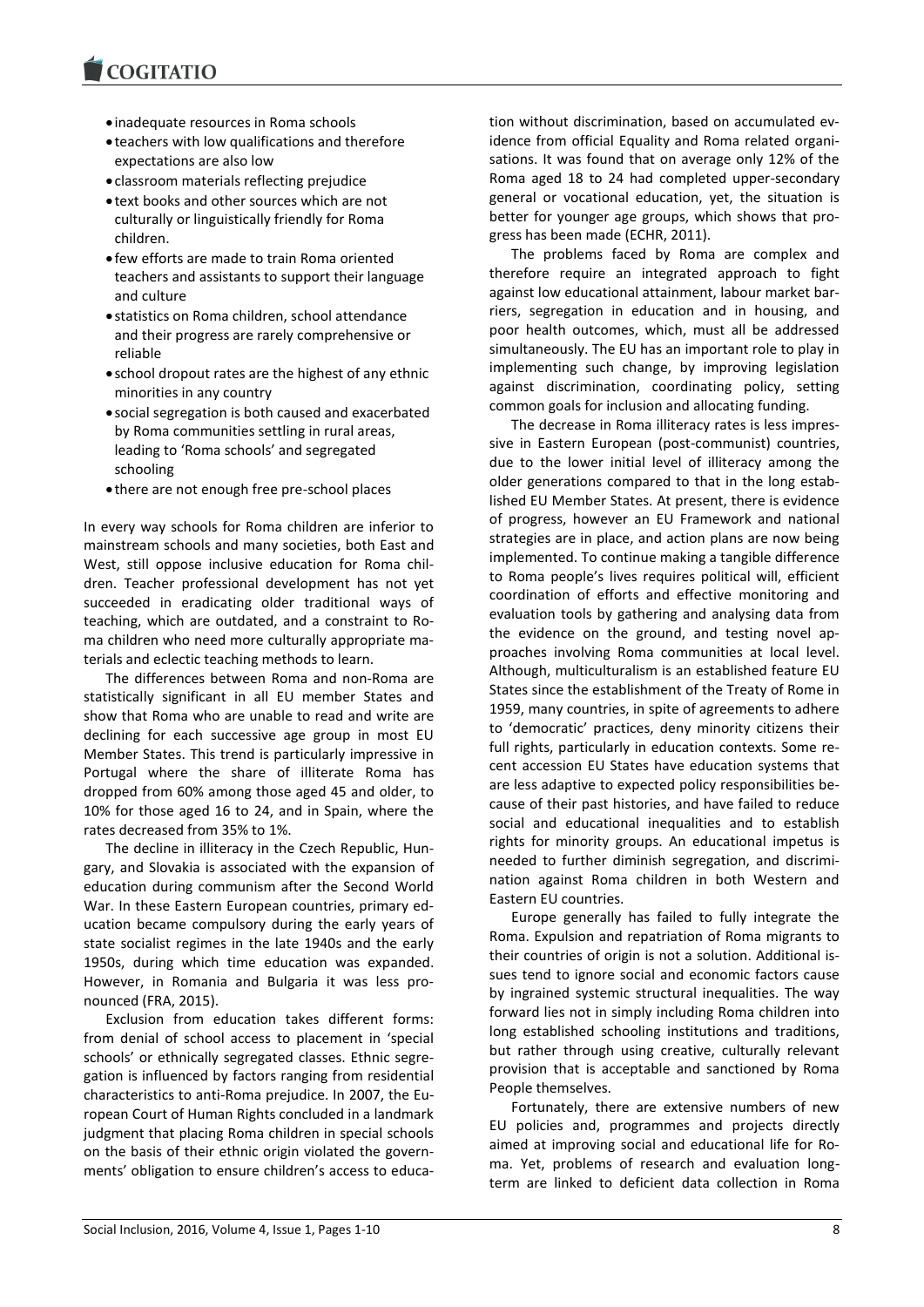**COGITATIO** 

communities and schools. This leads to erroneous and unreliable assessments of the progress being made, resulting in sparse evidence for future analysis. These issues need to be addressed to generate a coherent and comprehensive agreed future EU agenda for Roma communities.

## **Conflict of Interests**

The author declares no conflict of interests.

## **References**

- Astier, H. (2014, February13). France's unwanted Roma*. BBC News*.
- Bruggemann, C. (2012). *Roma Education in comparative perspective. Analysis of the UNDP/World Bank/EC Regional Roma Survey 2011* (Roma Inclusion Working Papers). Bratislava: United Nations Development Programme. Bulgaria Education Ministry. (2015). *Равен достъп на ромите до качествено образование: Преглед + Доклад за България* [Equal access to quality education for Roma in Bulgaria]. Sofia. Education Ministry.
- CEI Latvia. (2015) *[Information on Roma integration poli](http://ec.europa.eu/justice/discrimination/files/roma_latvia_strategy_en.pdf)[cy measures in Latvia](http://ec.europa.eu/justice/discrimination/files/roma_latvia_strategy_en.pdf)*. Latvia: Centre for Education Initiatives. Retrieved from ec.europa.eu/justice/ discrimination/files/roma\_latvia\_strategy\_en.pdf
- Chan, C., & Guild, E. (2008). *Top 5 facts sources: Study: Recent Migration of Roma in Europe.* Strasbourg: Council of Europe Roma and Travellers Division.
- Chazan, D. (2014, July 29). France excludes Roma children from schools*. The Telegraph*.
- Decade of Roma Inclusion. (2015) *Overview of education of Roma in Spain*. Budapest: DRI.
- ECRI. (2013). *European Commission against racism and intolerance. ECRI Report on Portugal.* Strasbourg: Council of Europe. Retrieved from www.coe.int/ecri
- European Union Agency for Fundamental Rights. (2014*). Education: The situation of Roma in 11 member states*. Vienna: FRA.
- European Union Agency for Fundamental Rights. (2015). *Fundamental rights: Challenges and achievements in 2014: Annual Report.* Vienna: FRA.
- European Court of Human Rights. (2011). *Protocol no. 14 Factsheet: The reform of the European Court of Human Rights*. Strasbourg: European Court of Human Rights, Council of Europe.
- European Roma Rights Centre. (2004) Romanian Government to establish new National Agency for Roma. Budapest: European Roma Rights Centre. Retrieved from http://www.errc.org/article/romanian-governm ent-to-establish-new-national-agency-for-roma/2102
- European Roma Rights Centre. (2016). News and events*. European Roma Rights Centre*.
- EUMAP. (2015) *Monitoring minority protection in EU member states*. New York: Open Society's EU Moni-

toring and Advocacy Program.

- Fantone, L. (2009). The exclusion of Romani children in Italian schools. Retrieved from www.academia.edu
- Farkas, L. (2007). *Segregation of Roma children in education: Addressing structural discrimination through the race equality.* Brussels: EC.
- Fonseca, M. L., Caldeira, M. J., & Esteves, A. (2002). New forms of migration into the European South. *International Journal of Population Geography*, 8(2), 135- 152.
- Friedman, E., & Surdu, M. (.2009) *School as ghetto: Systemic overrepresentation of Roma in special education in Slovakia.* Vienna: FRA.
- Kamm, H. (1993, November 17). End of communism worsens anti-Gypsy racism. *New York Times*.
- Lopez, E. (2009). *Romani education in Hungary: History, observances and experiences.* Retrieved from www.fulbright.hu/book5/ericlopez.pdf
- Nicolae, N. (2010, November 3). Romania is shirking its Roma responsibilities. *The Guardian*.
- O'Hanlon C (2010). Whose education? The inclusion of gypsy/travellers: continuing culture and tradition through the right to choose educational opportunities to support their social and economic mobility. *COMPARE, Journal of Comparative and International*  Education, *40*(2), 239-255.
- O'Hanlon, C. (2014). Roma/Traveller inclusion in Europe: Why informal education is winning. In R. Griffin (Ed.), *Education and indigenous, nomadic and travelling communities* (pp. 111-135). London: Bloomsbury Press.
- O'Nions, H. (2010). Different and unequal: The educational segregation of Roma pupils in Europe. *Intercultural Education*, *21*(1), 1-13.
- Open Society Foundation. (2006). *Monitoring education for Roma.* New York: Open Society Foundation.
- Open Society Justice Initiative. (2012). *Failing another generation: The travesty of Roma education in the Czech Republic.* New York. Open Society Justice Initiative.
- Ovalle, O., & Mirga, A. (2014, August 27). The myth of the Spanish model of Roma inclusion. *Open Society Foundations*.
- Popescu, E. (2006). *Roma are still victims of intolerance and discrimination* Cronica *Română* [in Romanian]. Hyderabad, India: OMICS International.
- Radio CZ. (2015, September 14). [Decade of Roma inclu](http://romove.radio.cz/en/article/26962)[sion fails to prevent segregation.](http://romove.radio.cz/en/article/26962) *Radio CZ*.
- Ringold, D., Orenstein, M., & Wilkens, E. (2003). *Roma in an expanding Europe: Breaking the poverty cycle.* Retrieved from https://books.google.co.uk/books
- Roma Education Fund. (2015)*. Closing the gap in educational outcomes between Roma and non-Roma*. Budapest: Roma Education Fund.

Romanian census. (2011). Retrieved from www.edrc.ro

Surdu, M. (2011). *From segregation to inclusion.* Budapest: Roma Education Fund. Retrieved from *www.*